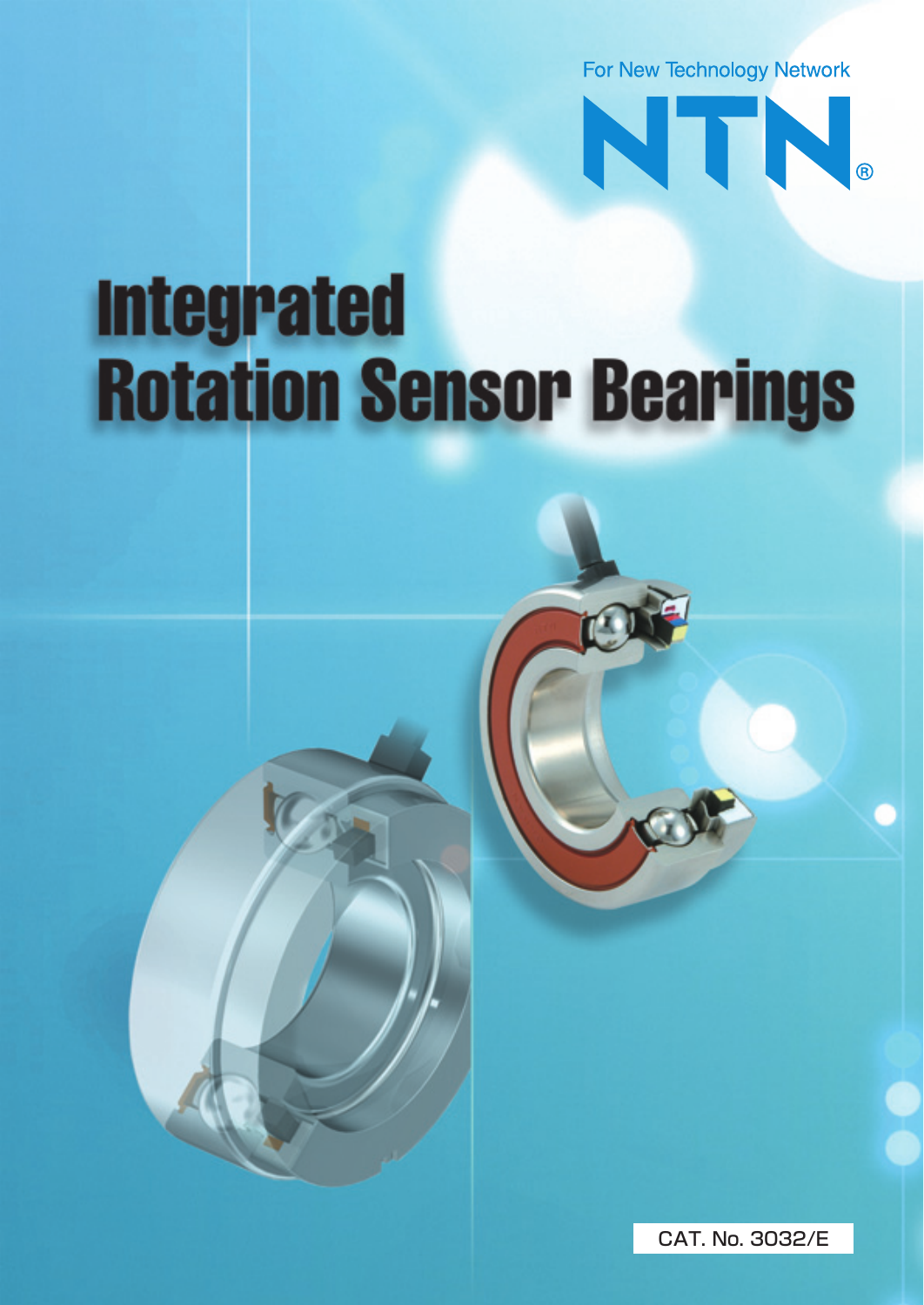# **NTN Integrated<br>Rotation Sensor Bearings**



- **1. This is an integrated product com bining a bearing with a rotation sensor that detects the speed and direction of rotation.**
- **2. With a wide variety of models and advanced functions available, these bearings will make your machines more compact and also help in improving their reliability.**

 **In recent years, industrial machines have been using electrical controls that make the machines simpler, allow unmanned operation, and reduce the environment load. In view of this background, many sensors necessary for electrical control are being used, and there is an increased need for bearings with sensors because they simplify installation of sensors and help in making the machines more compact. Therefore, NTN has combined its superior bearing technology and sensor technology to create a series of bearings with rotation sensors.**



### **1 Construction and Principles**

 The rotation sensor is made up of a magnetic encoder (a multiple pole magnet) and a magnetic sensor.

 The magnetic encoder is fixed to the inner ring (the rotating ring) of the bearing and the magnetic sensor is fixed to the outer ring (the fixed ring).

 With the rotation of the shaft (and the inner ring), when the magnetic encoder passes near the magnetic sensor, the magnetic sensor senses changes in the magnetic pole (N pole



and S pole) of the magnetic encoder that is opposite to it and outputs a corresponding electrical signal (with a rectangular waveform).

 Through numerical processing of these output signals, the rotational speed can be calculated. In addition, because the phase A output and phase B output signals have a mutual electrical phase shift of 90 degrees, the direction of rotation can also be detected.

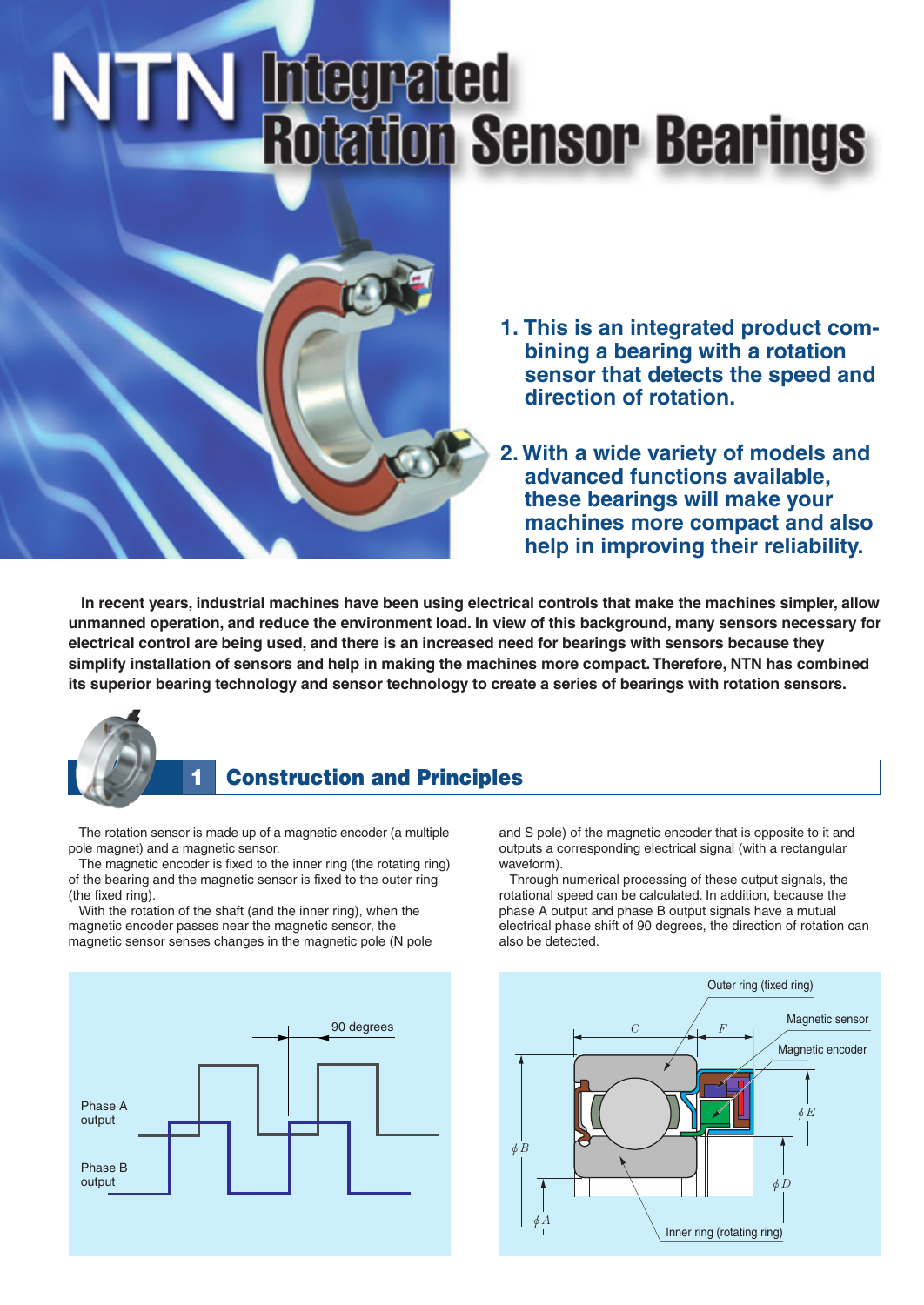

# **2 Applications**

 AC servo motors, DC servo motors, hydraulic motors, etc.

 The adoption of **NTN** integrated rotation sensor bearings allows detection of the rotational speeds and rotational directions of motors. There is no need to add an encoder outside the motor, which allows the motor to be more compact.





# **3 Specifications**

| Bearing model number                                                                         | 6202                                                                                   | 6204            | 6206            | 6208            | 6209            |
|----------------------------------------------------------------------------------------------|----------------------------------------------------------------------------------------|-----------------|-----------------|-----------------|-----------------|
| Bearing tolerance class                                                                      | JIS: Grade 0 ISO: NORMAL                                                               |                 |                 |                 |                 |
| Bearing inner diameter (mm) $\div \phi A$                                                    | 15                                                                                     | 20              | 30              | 40              | 45              |
| Bearing outer diameter (mm) : $\oint B$                                                      | 35                                                                                     | 47              | 62              | 80              | 85              |
| Bearing width (mm): $: C$                                                                    | 11                                                                                     | 14              | 16              | 18              | 19              |
| Sensor unit inner diameter (mm) $\phi D$                                                     | 18                                                                                     | 29.5            | 40.6            | 53              | 57.3            |
| Sensor unit outer diameter (mm) $\phi E$                                                     | 32                                                                                     | 46.6            | 58              | 75              | 77              |
| Sensor unit width (mm) : $F$                                                                 | 7.5                                                                                    | 7.5             | 7.5             | 7.5             | 7.5             |
| Basic dynamic load ratings (kN)                                                              | 7.75                                                                                   | 12.8            | 19.5            | 29.1            | 32.5            |
| Basic static load ratings (kN)                                                               | 3.6                                                                                    | 6.65            | 11.3            | 17.8            | 20.4            |
| Allowed axial load (static) (kN)                                                             | 1.48                                                                                   | 3.08            | 5.81            | 11              | 9.59            |
| Radial internal clearance: C3 (mm)                                                           | $0.011 - 0.025$                                                                        | $0.013 - 0.028$ | $0.013 - 0.028$ | $0.015 - 0.033$ | $0.018 - 0.036$ |
| Lubrication                                                                                  | Grease (Multemp SRL)                                                                   |                 |                 |                 |                 |
| Seal type                                                                                    | LU (Contact seal NBR)                                                                  |                 |                 |                 |                 |
| Input voltage (+Vcc DC)                                                                      | $5 - 24$                                                                               |                 |                 |                 |                 |
| Number of output pulses                                                                      | 32                                                                                     | 48              | 64              | 80              | 80              |
| Number of signal phases                                                                      | Two phases (phase A and phase B)                                                       |                 |                 |                 |                 |
| Sensor output accuracy<br>(See the section on "Calculation of<br>Output Waveform Accuracy.") | Adjacent period error: 5% or less                                                      |                 |                 |                 |                 |
|                                                                                              | Duty cycle: $50 \pm 15\%$ (35 to 65%)                                                  |                 |                 |                 |                 |
|                                                                                              | Phase shift between phase A and phase B: $90 \pm 45$ degrees (45 to 135 degrees)       |                 |                 |                 |                 |
| Type of waveform                                                                             | Rectangular output waveform (open collector output, protective resistor 100 $\Omega$ ) |                 |                 |                 |                 |
| Connection of wire                                                                           | Red line: Input voltage +Vcc                                                           |                 |                 |                 |                 |
|                                                                                              | White line: Output signal phase A                                                      |                 |                 |                 |                 |
|                                                                                              | Blue line: Output signal phase B                                                       |                 |                 |                 |                 |
|                                                                                              | <b>Black line: GND</b>                                                                 |                 |                 |                 |                 |
| Wire size                                                                                    | AWG24 (UL)                                                                             |                 |                 |                 |                 |
| Connector                                                                                    | None/Optional                                                                          |                 |                 |                 |                 |
| Wire bending radius (mm)                                                                     | Minimum radius: 12                                                                     |                 |                 |                 |                 |
| Wire length (mm)                                                                             | 500                                                                                    |                 |                 |                 |                 |
| Ambient operating temperature (°C)                                                           | $-25$ to 120                                                                           |                 |                 |                 |                 |
| Weight (kg) (Reference)                                                                      | Approx. 0.10                                                                           | Approx. 0.13    | Approx. 0.25    | Approx. 0.45    | Approx. 0.48    |

Connect a pull-up resistor between the power supply terminal and the each signal output terminals. See the "Electrical Circuit" section for the values of the pull-up resistor, and set it so that the sink current is 20 mA or less.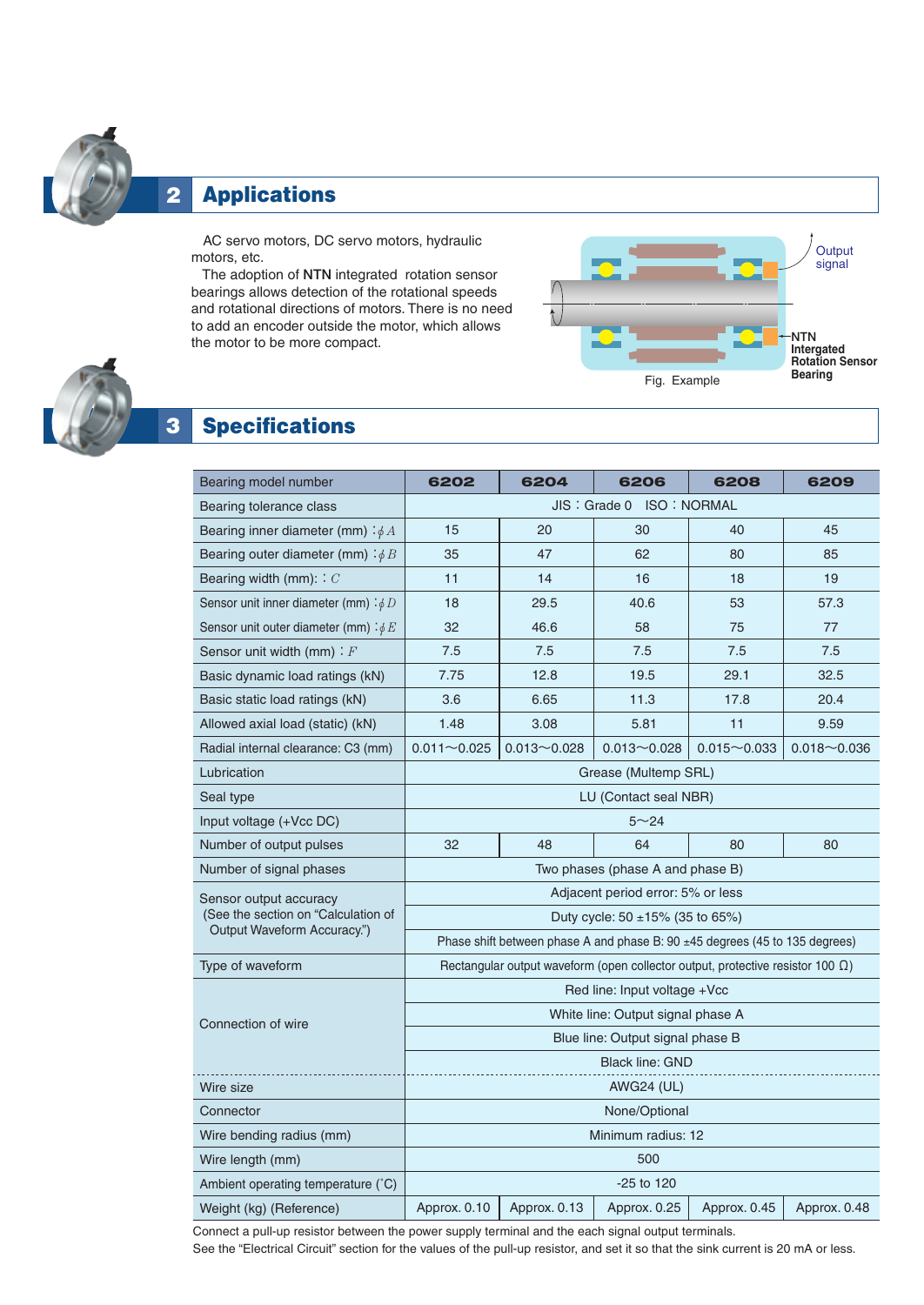

# **4 Calculation of Output Waveform Accuracy**

The accuracy is calculated using the equations below for each output pulse per one rotation.





## **5 Electrical Circuit**



#### Pull-up Resistor Examples

| Input voltage " $+$ Vcc" (DC) | Value of "R"      |  |
|-------------------------------|-------------------|--|
| $+5V$                         | $270\Omega$       |  |
| $+9V$                         | $470\Omega$       |  |
| $+12V$                        | $680\Omega$       |  |
| $+24V$                        | 1.5k <sub>Ω</sub> |  |

#### **Caution:**

V out (Low) is the voltage value when the sensor operates. (When the waveform is "Low.") This voltage value can be adjusted with the value of the pull-up resistor "R."

- V out (Low) is calculated using the following equation:
- V out (Low)  $=$  Vcc $\times$ 100 $\diagup$  (R+100) + Vce
- 1. Internal protective resistance value: 100  $\Omega$ 
	- 2. Output saturation voltage for the sensor only. Vce (sat): 0.4 V (max)
- Maximum sink current: 20 mA (both phase A and phase B) I sink= $Vcc/(R+100)$  ≤20mA